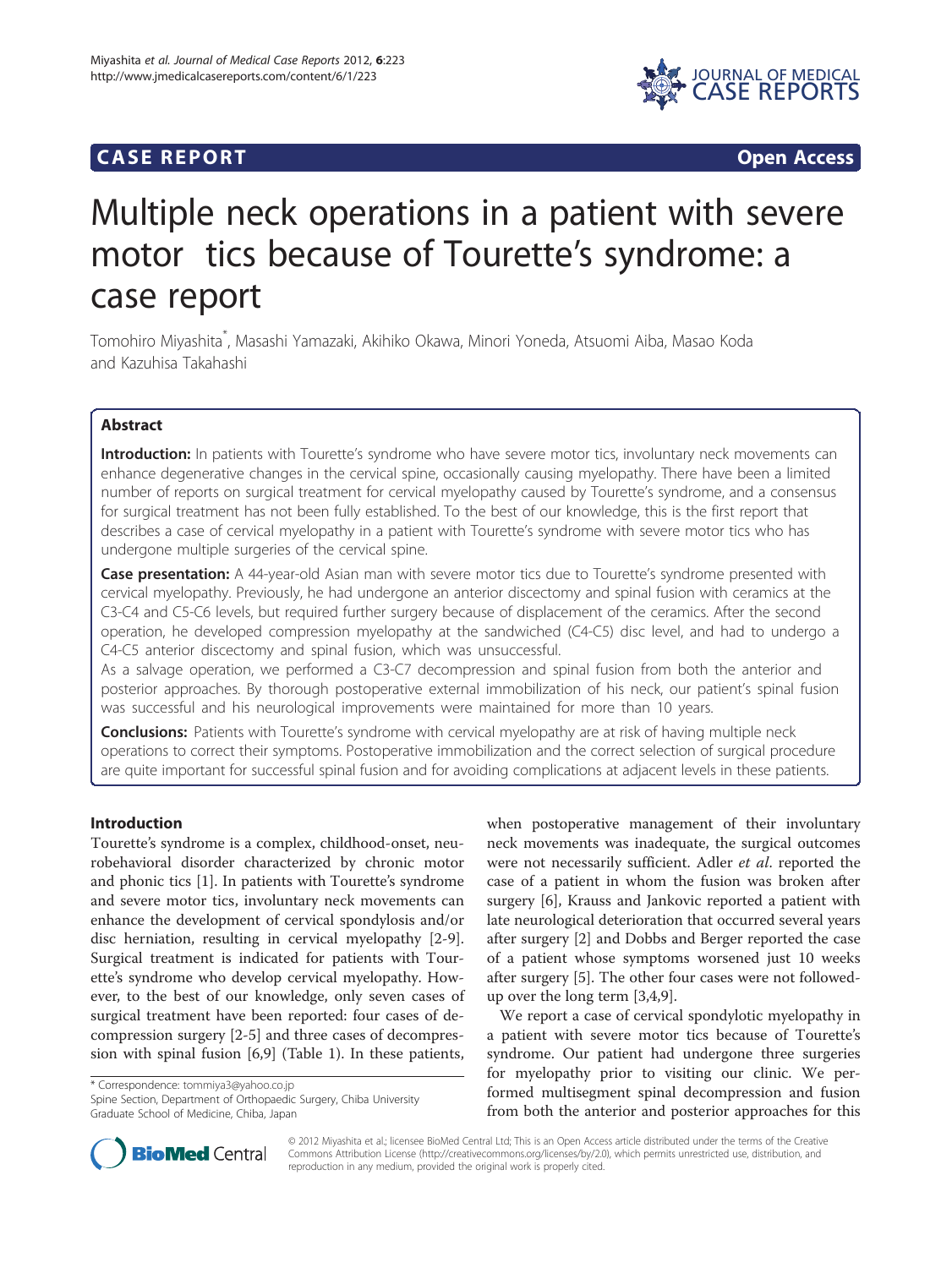| Age | Sex | <b>Operation</b>                            | <b>External fixation</b> | Follow-up | Outcome         | Reference |
|-----|-----|---------------------------------------------|--------------------------|-----------|-----------------|-----------|
| 27  | M   | C6/7 discectomy                             | <b>ND</b>                | 2 months  | Improved        | $[3]$     |
| 38  | M   | C3-T2 laminectomy $+$ C6-7 ASF $+$ C7-T1 PF | Cervical traction        | <b>ND</b> | Fusion breaking | [6]       |
| 23  | M   | C3-5 laminectomy                            | <b>ND</b>                | 29 years  | Recurred        | $[2]$     |
| 15  | M   | C3-7 laminoplasty                           | <b>ND</b>                | <b>ND</b> | Improved        | $[4]$     |
| 25  | M   | C5/6 discectomy                             | <b>ND</b>                | 3 years   | Recurred        | $[5]$     |
| 52  | M   | C2-5 laminectomy + LMS                      | Halo vest                | 6 months  | Improved        | $[9]$     |
| 52  | M   | C3-7 laminectomy + LMS                      | <b>ND</b>                | 7 months  | Improved        | $[9]$     |
|     |     |                                             |                          |           |                 |           |

<span id="page-1-0"></span>Table 1 Reports of surgery for cervical myelopathy associated with Tourette's syndrome

ASF anterior spinal fusion; LMS lateral mass screw fixation; M male; ND not described; PF posterior fusion.

patient. With postoperative external immobilization of his neck, our patient's spinal fusion was successful and his neurological improvements were maintained for more than 10 years.

#### Case presentation

A 44-year-old Asian man was admitted to our hospital complaining of sensory disturbances in his four extremities and trunk, as well as weakness of his upper extremities, and clumsy hand and gait disturbances. He had an unremarkable childhood, but developed tics and was diagnosed with Tourette's syndrome at age 24. At the age of 33, he noticed numbness in his right hand, which gradually worsened. He visited a hospital for his symptoms and was diagnosed with compression myelopathy at the C3-C4 and C5-C6 levels. At the age of 38, he underwent anterior discectomy and spinal fusion with ceramics at the C3-C4 and C5-C6 levels. Two weeks later, our patient underwent an iliac bone graft at the C3-C4 and C5-C6 levels because of displacement of the ceramics. Postoperatively, he was immobilized in a halo vest for 2.5 months. After the second surgery, his spinal fusion was successful and his

neurological symptoms improved. However, 5.5 years after the second surgery, he began experiencing numbness in his left leg after sustaining a fall. Subsequent to that, he presented with weakness of his right leg. He was once again diagnosed with compression myelopathy that developed at the sandwiched (C4-C5) disc level, and he underwent a C4-C5 anterior discectomy and spinal fusion at the same hospital. After the third surgery, his symptoms were temporarily relieved, but recurred 3.5 months later (one month prior to his visit to our clinic).

On admission to our hospital, our patient was able to walk independently but his gait was slow and unsteady. His muscle strength in the lower limbs was normal, but his deltoid, biceps and triceps muscles were somewhat weak bilaterally. His pinprick sensation was reduced up to the level of the C6 dermatome. Hyperreflexia was present at his bilateral patellar and Achilles tendons, and patellar and ankle clonus were transiently positive bilaterally. His Babinski sign was present, and his bladder function was slightly disturbed. A myelogram showed pseudoarthrosis of the C4-C5 fusion and anterior compression of the dural tube at the C4-C5 level (Figure 1A). A computed tomographic



spinal cord is compressed from the anterior and posterior directions at the C4-C5 level. (C) A T2-weighted midsagittal magnetic resonance image showing spinal canal stenosis at the C4-C5 level due to pseudoarthrosis of the C4-C5 fusion.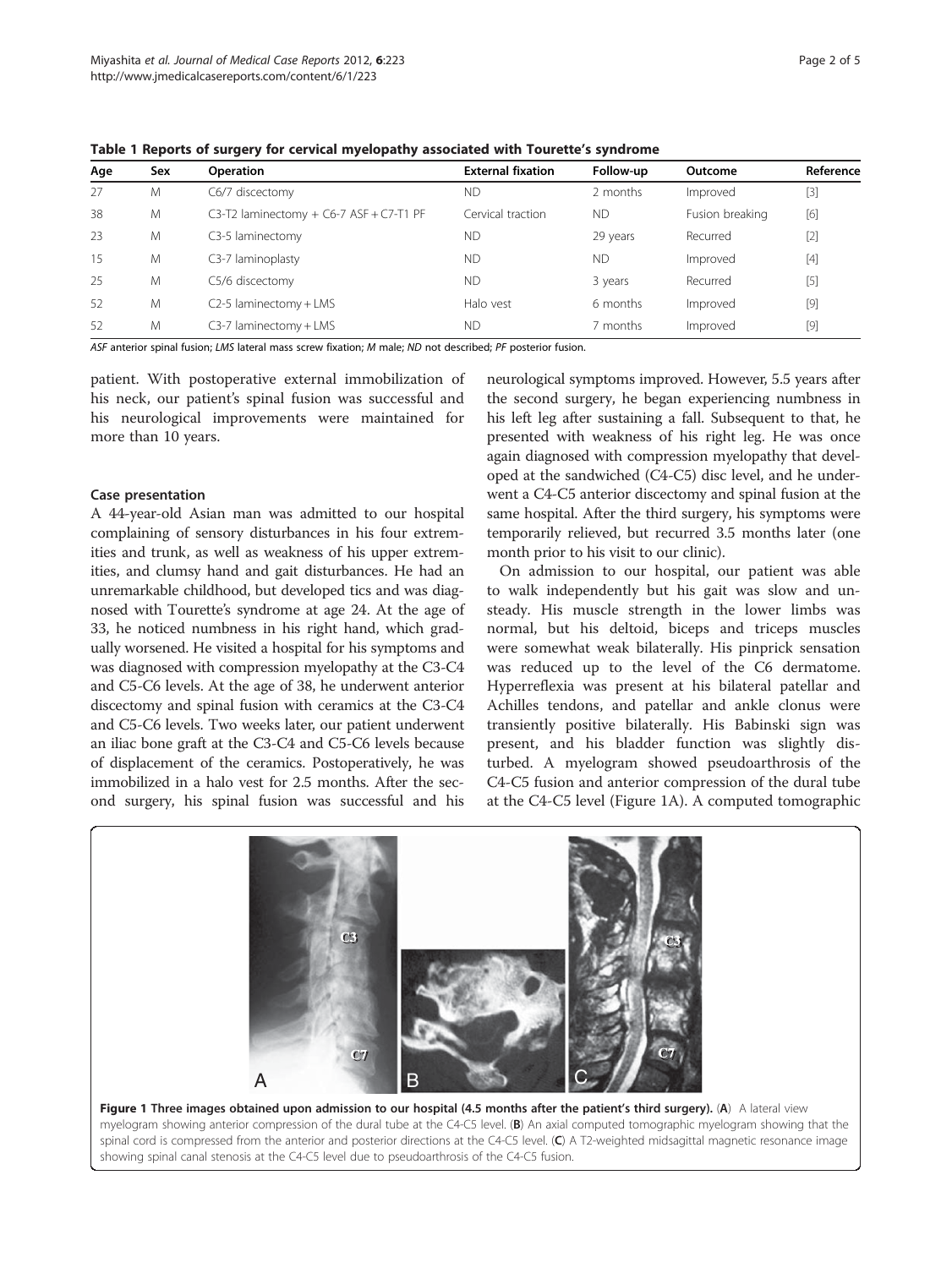(CT) myelogram and a magnetic resonance (MR) image showed spinal canal stenosis at the C4-C5 level (Figure [1B,](#page-1-0) C).

Our patient was prepared for surgical treatment, which was initially planned as a posterior fusion and an anterior decompression and interbody fusion with electrophysiological monitoring of spinal cord activity. We first performed posterior fusion of C3-C7 using Bohlman's triple-wire technique, which was uneventful. Next, we performed anterior corpectomy of C4, C5 and C6, and spinal fusion at C3-C7 with a strut graft using autologous iliac bone (Figure 2A).

Postoperatively, our patient was fitted with a halo vest for the first three months and a cervical collar for another three months. After application of the halo vest his tics worsened, possibly due to the discomfort he felt by the immobilization of his neck, and the pins became loose several times. We had to regulate the torque of the pins every day, and replaced them four times. We treated his tics with haloperidol and his involuntary neck movements were slightly reduced. However, we could not increase the dose because of drowsiness. Botulinum toxin was not used for treating such a patient in our hospital at that time. A midsagittal CT reconstruction three months after surgery showed a mature fusion mass (Figure 2B). A T2-weighted MR image one year after surgery revealed that his spinal cord was well decompressed (Figure 2C). A lateral cervical radiogram taken six years after surgery showed successful interbody fusion, and a T2-weighted MR image taken at the same time detected only slight degeneration of the adjacent discs of the fusion site (Figure [3\)](#page-3-0).

Our patient's neurological deficits gradually recovered after surgery. His clumsy hand movements disappeared four months after surgery, and at his last follow-up examination, 10 years after the surgery, he was able to perform all activities of daily living.

## **Discussion**

Tourette's syndrome is an inherited developmental disorder of synaptic neurotransmission resulting in the disinhibition of the cortico-striatal-thalamic-cortical circuitry [[10](#page-4-0)]. Although one diagnostic criterion is onset before the age of 21, the disorder manifests by the age of 11 in 96% of patients, typically beginning between three and eight years of age. Secondary neurologic deficits such as compressive cervical myelopathy often occur in these patients as a result of violent head and neck tics.

Many reports advocate surgical treatment for cervical myelopathy in patients with athetoid cerebral palsy [[9,11-18](#page-4-0)], and surgical procedures and postoperative strategies have been established. However, there have been a limited number of reports on cervical myelopathy in patients with Tourette's syndrome, and a consensus for treatment has not been fully determined [[2-9](#page-4-0)].

Anterior and/or posterior decompression with spinal fusion to surgically treat patients with athetoid cerebral palsy has been reported, and the long-term surgical outcomes in these patients were not unsatisfactory. Postoperative immobilization of the neck plays an important role in the success of the surgery. For this purpose, external fixation with a halo vest is a representative procedure. Regulation of involuntary neck motion is also an important factor for obtaining good surgical outcomes. Problems derived from involuntary neck motion include pseudoarthrosis of the fusion site [\[11,13,17\]](#page-4-0), graft displacement [[18](#page-4-0)], halo pins loosening [\[9,16\]](#page-4-0) and degenerative changes at a level adjacent to the fusion site [[13,14](#page-4-0)]. In some studies, botulinum

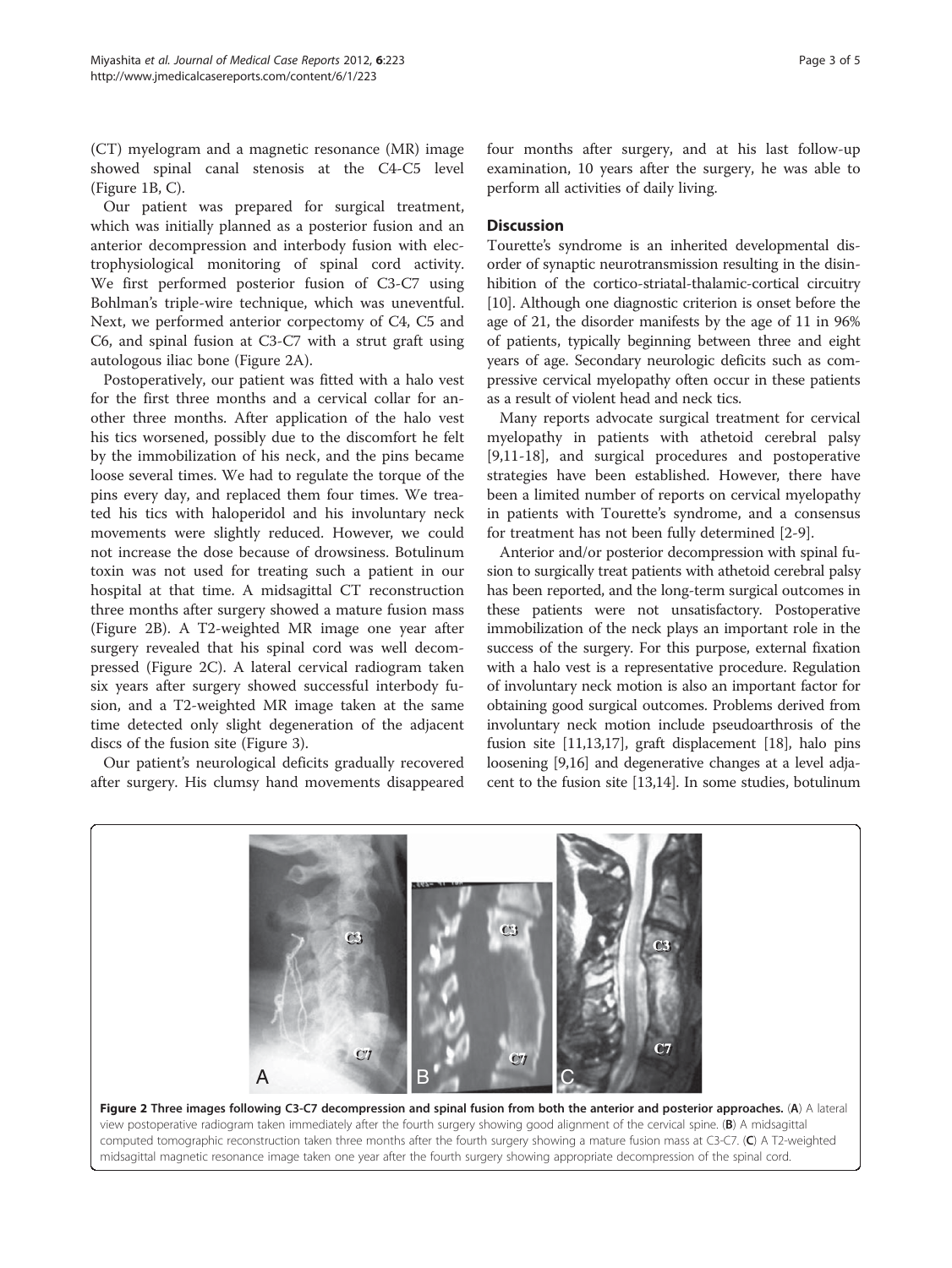<span id="page-3-0"></span>

toxin has been used for immobilization [[9,16](#page-4-0)]. A previous report on patients with Tourette's syndrome determined that administration of botulinum toxin had a positive effect on postoperative immobilization of the neck and healing of the fusion [\[6](#page-4-0)].

In our case, the ceramic displacement after the first operation and fusion failure after the third operation were likely a result of insufficient postoperative immobilization of the neck. It was inevitable that rigid internal fixation was not used for this patient at that time, when most spinal surgeons had little information about the cervical myelopathy of Tourette's syndrome and the current cervical spinal surgical techniques did not exist. As mentioned above, there have been reports of graft displacement [[18](#page-4-0)] and fusion failure [[11,13,17\]](#page-4-0) in patients with athetoid cerebral palsy. The spinal canal stenosis at the C4-C5 level in this case seemed to be derived from the skipped C3-C4 and C5-C6 fusion of the first operation. After such skipped fusion, degenerative changes of the sandwiched disc may rapidly occur. Shinomiya et al. reported that, after anterior spinal fusion in some patients, disc degeneration developed at the adjacent levels, which required the patients to undergo further operations [[19](#page-4-0)]. In the present case, stress on the intervertebral discs seemed to have been increased because of the involuntary movements. This considerably increased the risk that led to the development of spinal canal stenosis at C4-C5 after the skipped C3-C4 and C5-C6 fusion.

In the present case, we performed a multilevel decompression and spinal fusion from both the anterior and

posterior approaches as a salvage operation. After surgery, the fusion proceeded well and our patient's neurological deficits were improved. Hilibrand et al. reported that disc degeneration frequently occurred after spinal fusion at the C5-C6 and C6-C7 levels and caused lateonset neurological deterioration [\[20](#page-4-0)]. In the present case, in addition to the C4-C5 level, we preventively added the C6-C7 fusion to remove the possibility of postoperative neurological deterioration deriving from disc degeneration at the adjacent levels. Six years after the fourth surgery, slight disc degeneration at the adjacent C2-C3 and C7-T1 levels of the fusion site was detected in an MR image (Figure 3B). We will continue follow-up with special attention to these levels.

Previous studies have suggested that decompression surgeries, such as discectomy, laminectomy and laminoplasty, for patients with cervical myelopathy with severe motor tics are not reliable because of late instability and recurrence of symptoms [[2,5,6](#page-4-0)]. Similarly, in patients with athetoid cerebral palsy, laminectomy is thought to be contraindicated [[13](#page-4-0)]. Onari et al. analyzed 20 patients with cervical spondylotic myelopathy and athetoid cerebral palsy, with a mean follow-up of 8.7 years [[15](#page-4-0)]. They reported that combined anterior-posterior fusion could effectively improve neurological function. They performed posterior fixation with wave-shaped rods and did not use postoperative rigid external fixation. Wong et al. reported that laminectomy with lateral mass fixation prevented the development of postoperative kyphotic deformity, and produced better surgical outcomes [\[9\]](#page-4-0). Our experience